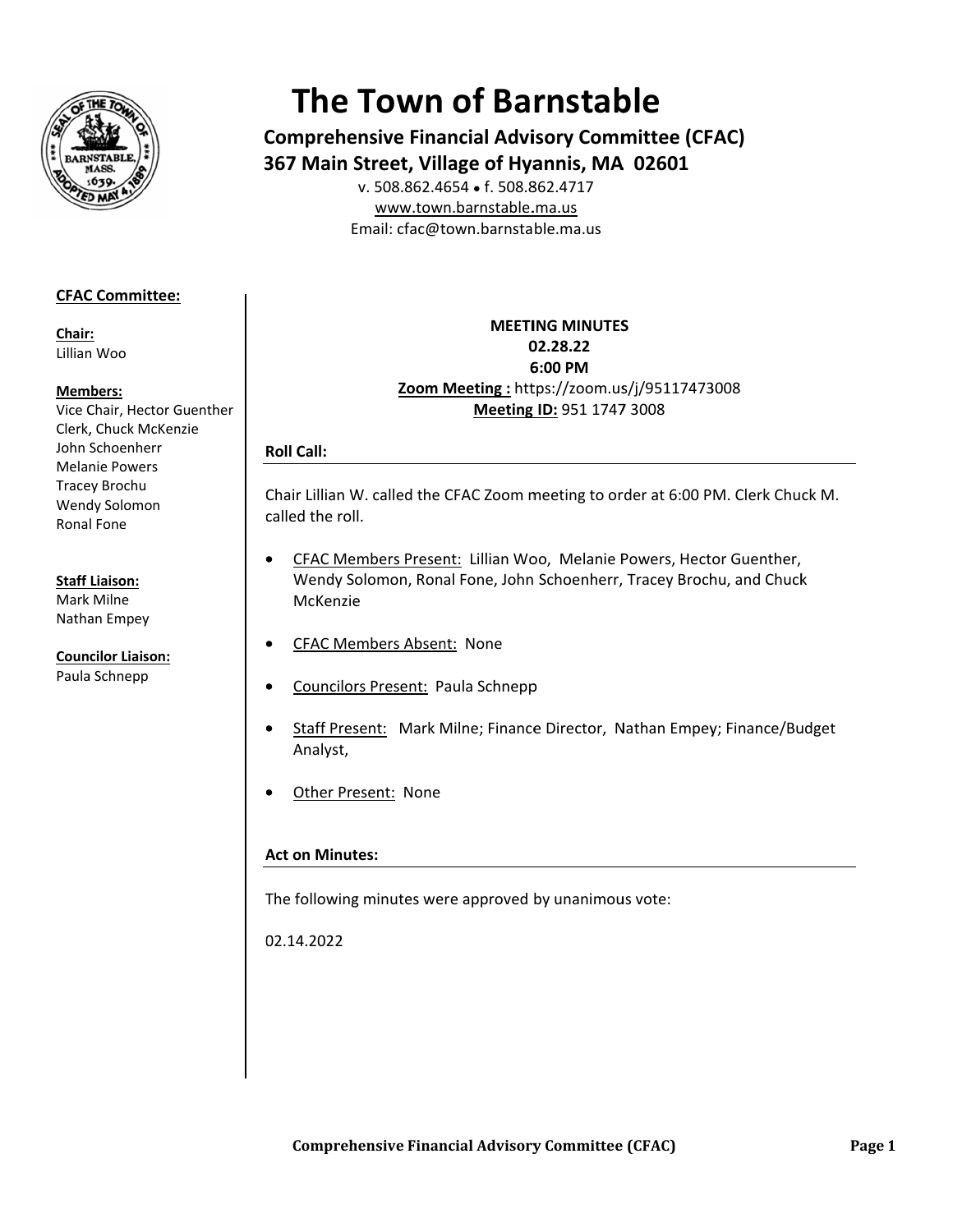#### **Public Comments:**

None

#### **Correspondence:**

Councilor Paula S. noted that two weeks ago, council had reviewed an amended regulatory agreement; however, it was turned down. Councilor Paula S. noted three items on the next Town Council agenda deal with zoning in the Hyannis downtown area, which will potentially be very transformative, especially with providing more housing options. Councilor Paula S. noted these items would be referred to the Planning Board for more future work. Councilor Paula S. noted the Comprehensive Wastewater Management Plan (CWMP) is going to continue to be a big item on the council agenda. Councilor Paula S. noted we anticipate a workshop on the CWMP in late March or April.

#### **Staff Report:**

#### **New Business:**

Director Mark M. reviewed the FY 2023 General Fund Budget Projection. Director Mark M. noted we'll be setting up meetings with department heads on the operating budget decisions. Director Mark M. noted the budget projection has been updated to reflect the Governor's budget proposal, information we have received from the regional school district, the pension assessment from Barnstable County, and estimated health insurance cost.

The property tax levy includes proposition 2 ½ allowable increase, new growth factor of \$750,000, a 2.5% increase from the Cape Cod Commission, debt exclusion for our share of the Cape Tech Regional High School construction project debt service, and \$1.2 million set aside for abatements and exemptions on taxes. Director Mark M. noted based on this, we are looking at a projected \$139,263,424 in property taxes, or a 3% increase. Clerk Chuck M. asked if last year was a great year, why the downturn in estimated new property tax growth? Director Mark M. noted new growth has been trending downward and that there isn't a lot of undeveloped land, we don't see the property tax expansion, most of the new development comes from redevelopment. Director Mark M. noted the Vineyard Wind is a substantial project coming online in FY 2023 and more so in FY 2024. The cabling and transformers Vineyard Wind is building are taxable personal property. Director Mark M. noted the other big project coming forward is the redevelopment of the Cape Cod Plaza. Director Mark M. noted projects like these have helped offset the downward trend we have seen in new construction.

Other taxes, we are seeing positive trends in motor vehicle excise taxes, so we are projecting it upwards. Director Mark M. noted we are seeing a recovery in the local room's tax, which is tax on traditional lodging and does not include shortterm rentals. Director Mark M. noted one-hundred percent of the short-term rental tax and two-thirds of the room's tax has been dedicated to the CWMP and water infrastructure. Director Mark M. noted the room's tax estimated budget is projected 20% higher than FY 2022.

The state aid has received some real positive news, which includes a substantial increase in Chapter 70 aid by \$5.5 million. Director Mark M. noted the Student Opportunity Act recognizes that schools need to spend more in several categories known as the Foundation Budget. This formula takes into account the additional cost to educate English Language Learners, students from low-income households, and other categories. Several adjustments were made to these categories, and because of these adjustments, it required a substantial spending increase for all districts. Barnstable saw a jump in a number of categories, especially economically disadvantaged students, which means we have to spend more per pupil in certain categories. Director Mark M. noted that as a result our Foundation Budget went up \$10 million from FY 2022 to FY 2023, a substantial increase. Our required local contribution went up \$4 million. This causes a substantial gap between what we are required to spend and required to contribute. Director Mark M. noted because of this, we qualified for the first time for foundation state aid, which resulted in the substantial increase in Chapter 70 aid. Tracey B. asked are there any required hurdles to go through annually to qualify for the state aid?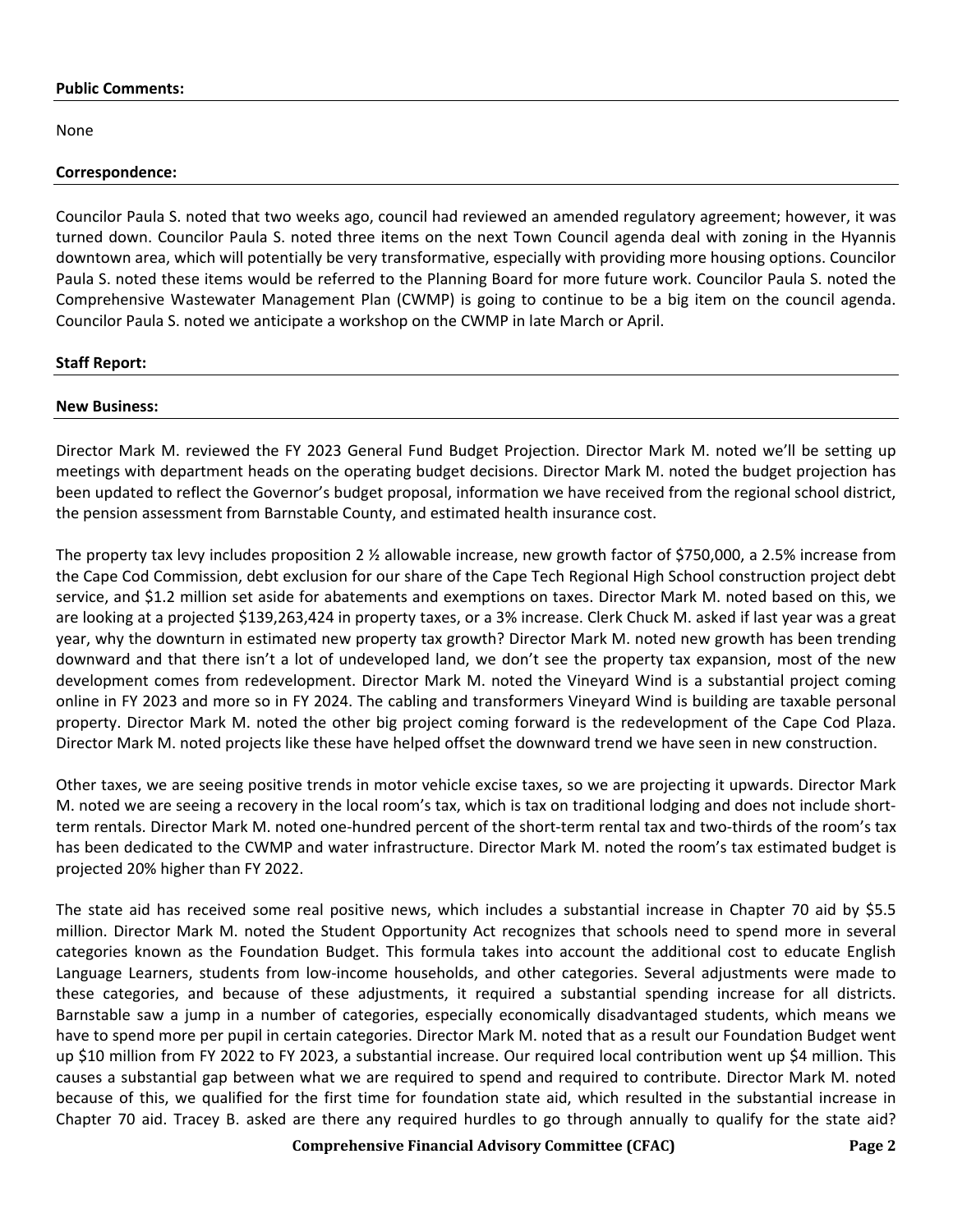Director Mark M. responded it is just a formula based state aid and we do not anticipate another large increase. Tracey B. asked our new base would be at the \$18 million? Director Mark M. responded yes. Vice Chair Hector G. noted a lot of governments are looking to benefit from the infrastructure bill, which doesn't seem to be included in this projection? Director Mark M. responded the infrastructure bill will be a part of a targeted aid package and shared with communities through special targeted grant programs. It will not be a part of operating aid. Vice Chair Hector G. asked when does the town expect to receive the infrastructure aid? Director Mark M. responded that will be part of a rolling out process overtime. Ronal F. noted \$5.5 million is a lot of money and how do you envision it being spent in a twelve-month period. Director Mark M. responded he doesn't anticipate spending it all in one fiscal year, but we could lower the revenue assumptions for other revenue categories to offset it. Director Mark M. noted if we were to include the \$5.5 million within the fiscal year, we would be looking at an operating budget increase of 7% to 8%. Melanie P. responded that the school systems have been planning for this change in the demographic and should be ready to provide the programs.

Charges for services projected revenues to increase \$245,000 and we do not anticipate this to slowdown. Director Mark M. noted vacation rentals are booked and we anticipated a very strong summer. Chair Lillian W. asked what is reimbursement outside detail? Director Mark M. responded every time there is construction work; a contractor has to pay for police detail for traffic control.

Director Mark M. noted fee revenues have been performing well over the past couple of years and we are anticipating a \$92,000 increase based on prior years. Vice Hector G. asked what is a cruiser fee? Director Mark M. noted in addition to the outside detail by a police officer, if a police cruiser is required to be onsite there is a fee.

All of the interest and late payments on taxes and parking fines, we have been conservatively estimating it, which should allow us to budget for some growth. Clerk Chuck M. asked are the figures based on something, is the concern people are going to fall behind on their payments? Director Mark M. responded it is not based on anticipating more delinquents, but we have had a very conservative budget estimate historically. Director Mark M. noted if you are late paying your taxes, the interest is statutorily set at 14%.

The big change to licenses is alcoholic beverages. During COVID, many of those licenses were not renewed, but that has all gone away and we're back to normal. Chair Lillian W. asked if the motel licenses seem to be low? Director Mark M. responded not sure what it specifically entails. Vice Chair Hector G. asked are the business certificates an indication of a downtown in business activity in Barnstable? Director Mark M. responded he would have to talk with the clerk's office.

Clerk Chuck M. asked are the cost to borrow and interest on earnings in lockstep? Director Mark M. noted the earnings on investment are generally less than what we borrow.

Most of the permits come from the Inspectional Services Department, which these revenues continue to be strong. We are projecting growth in this area, most of it being in inspectional service type of permits.

The special assessments includes the fire districts tax collections on their behalf, and for that service, we charge them \$61,000 a year. Chair Lillian W. asked do we ever increase it? Director Mark M. responded no, we tried, but the fire districts argued back about all the free services they provide. The other special assessment is for business properties, every year a business property is required to submit an income/expense report to the assessor's office. It is useful information for the assessor to value the business properties. Under the state law, we are allowed to charge a special assessment if a business property does not submit their income/expense report. Director Mark M. noted these are essentially commercial business owners.

The transfers in comes from various revenue sources to help offset operating cost. The waterways improvement fund helps mooring operations. Embarkation fee, which is a fee added to every passenger ticket from the local ferries and helps offset our costs associated with maintaining the harbor area in Hyannis. The wetland protection fund is fees collected by the conservation commission and help offset a portion of the conservation budget. Bismore parking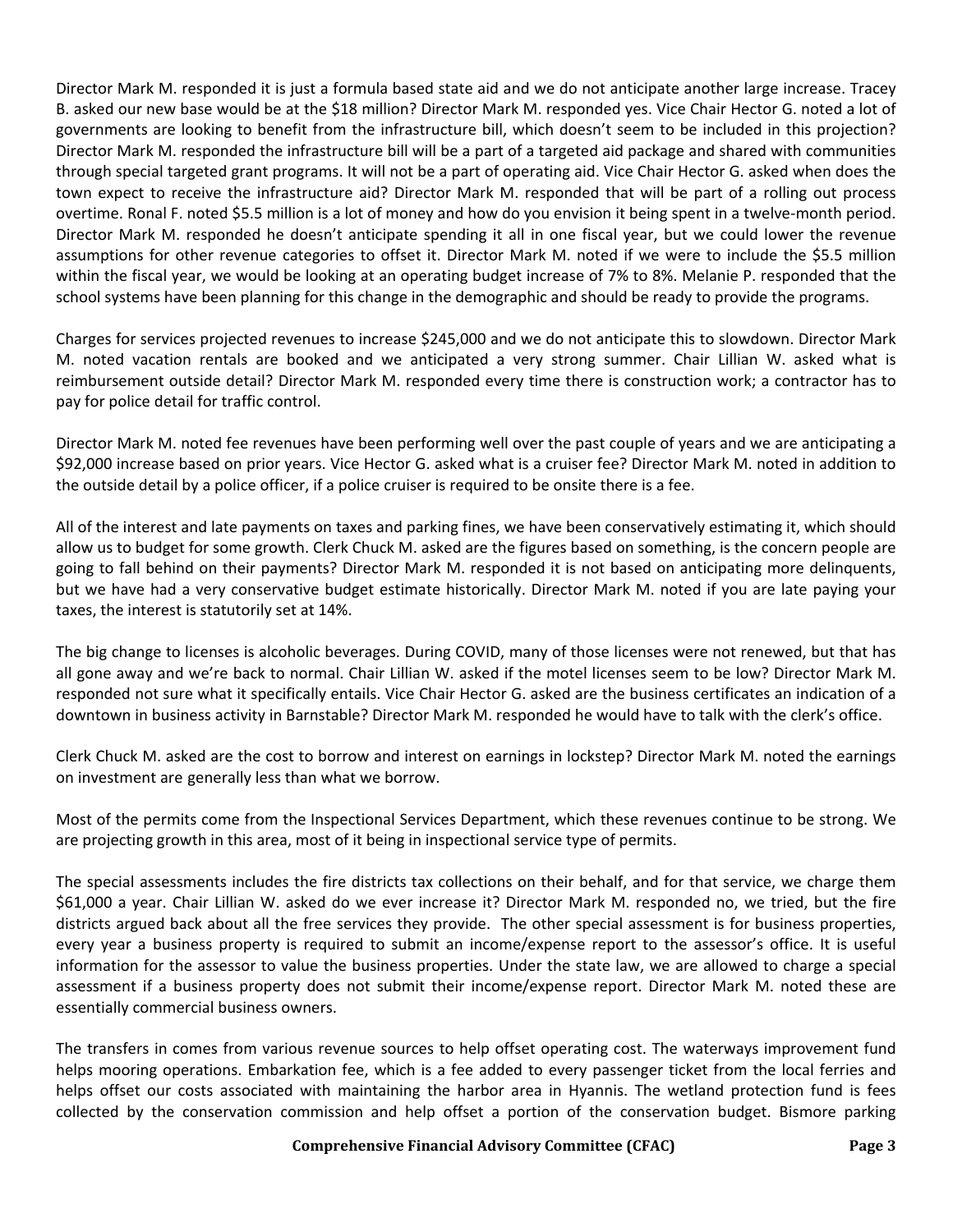receipts from parking meters help offset the cost of maintaining Bismore Park. Transfers from the Enterprise Fund are for charge backs for cost budgeted within the General Fund, most of it is benefits, but also includes charges for oversight from other departments. The pension trust fund transfer in helps offset the Barnstable Country pension assessment.

The Capital Trust Fund (CTF) transfer in is to cover the debt service cost associated with the town's capital program. The CTF is treated like a debt service fund. This number will change once we issue our bonds next month. Director Mark M. noted we also plan to use \$2.4 million in free cash to balance the operating budget, which is around the same money we used in the previous year. Director Mark M. noted we'll generate a corresponding amount of free cash in FY 2022 to replenish the reserves used to balance the budget.

Director Mark M. noted in total we are looking at \$193 million in General Fund revenue, which is a \$12 million increase from the previous fiscal year.

Director Mark M. noted for the school assessments, the Regional Technical High School District assessment is projected to go up \$123,000. In addition, based on the Governor's budget proposal includes the Commonwealth Charter Schools assessment that covers all Barnstable students attending charter schools, school choice, and special education. Total school assessments are projected to increase by more than \$860,000.

Director Mark M. noted we are looking at a \$672,000 increase in employee benefits, most of it in the pension assessment. Director Mark M. noted we are continuing to increase our contribution to the Other-Post-Employment-Benefits trust fund by another \$50,000. Retired Teachers Health Insurance is based on the Governor's budget proposal. Clerk Chuck M. asked what are the drivers for the pension assessment? Director Mark M. noted the main factor is pension asset performance in the market, there has been no significant change to benefits. Ronal F. asked does the town self-insure health insurance? Director Mark M. responded that we do and that we are a part of the Cape Cod Municipal Health Group. Ronal F. asked is the budget estimate a bit too optimistic to believe you don't have higher health insurance? Director Mark M. responded the rates have been set at 3%; however, our current budget has some cushion within it based on current year trends.

Other fixed cost includes debt service, which is a known payment for next fiscal year. Property insurance is seeing significant increases in cost, which is all associated with these weather events nationwide. We don't know the premium cost until June, so we have to estimate it. The libraries receive a grant every year, and we anticipated a 3% increase. The snow & ice deficit will be adjusted, and this is the one category that we are allowed to deficit spend in every year.

State & County Assessments are anticipated to increase by \$70,000 or 2.5%.

Director Mark M. noted we are continuing to provide the Hyannis Youth & Community Center an operating subsidy as operations cannot fully cover their cost. Marinas receives a subsidy to support operations at the Bismore Park. The transfer to the Capital Trust Fund (CTF) anticipates a substantial increase as we are providing more funding to the capital program. For the first time in FY 2023, we are adding all of our projected new growth to the CTF, which the CTF includes the CWMP. Director Mark M. noted we anticipate in adding this additional new growth over the next five years.

Director Mark M. noted subtracting the estimated total revenues from total fixed cost of \$69 million we are left with \$124 million in available funds to the operating budget, which is an \$8.6 million increase. This amount is split 60/40 between school and municipal operations. Director Mark M. noted we are going to try to take the new Chapter 70 aid growth and implement it over a two-year period.

Committee will meet with Public Works, Schools, and Police to review their most pressing operating budget decision packages at the March 14<sup>th</sup> meeting.